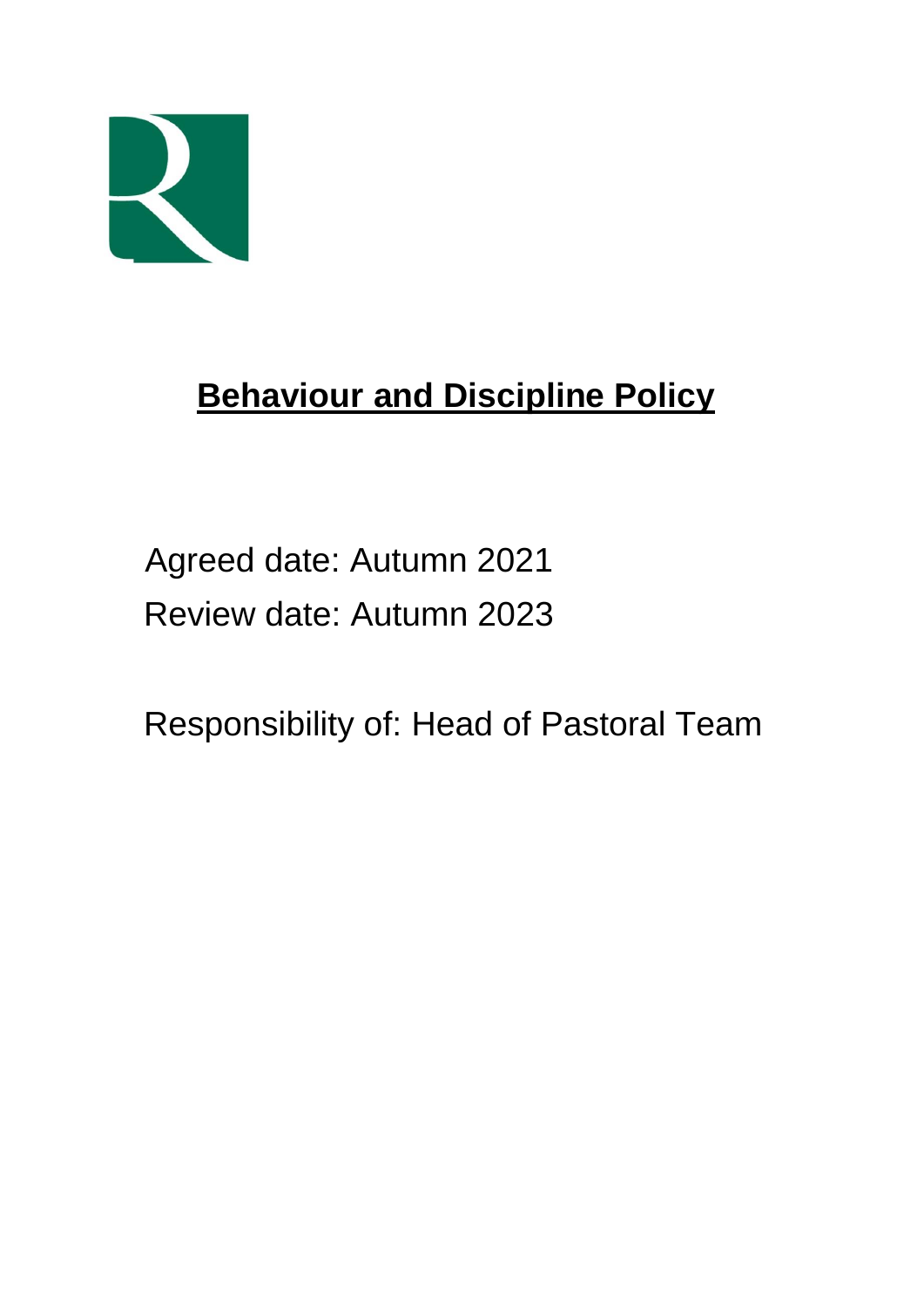# **Behaviour and Discipline Policy**

All educational research reveals that the single most important factor in determining how well pupils learn is the quality of pupil behaviour in the classroom.

# **Our vision**

All pupils are to be known as individuals and feel valued; positive comments must predominate. A culture of good humour and cheerfulness pervades the institution, but at the same time staff are clearly in control. Pupils are self-disciplined and care for each other. They feel fairly treated and are well behaved in lessons and around the school.

All staff contribute to creating this culture and teachers take responsibility for dealing with misdemeanours that happen in their classroom.

# **Our principles**

- Positive behaviour is modelled, recognised and rewarded by staff.
- Positive teacher comment and action must dominate and outnumber negative teacher comment and action.
- All pupils are expected to conduct themselves to the highest standards.
- No pupil's learning should be slowed by others' poor behaviour.
- Staff expectations of pupils, and all subsequent requests, must be fair and reasonable.
- Staff-pupil rapport is vital. Tutors play a crucial role in promoting the school's standards and developing rapport within their group.
- Staff take charge, and they challenge behaviour that does not reach the required standards.
- Staff take responsibility for positively affecting the mood and attitude of their pupils.

# **Modelling, Recognising and Rewarding**

The school employs an array of rewards, believing them to be pivotal in the development of positive rapport, behaviour and conduct. The most significant of these is the personal positive interaction between teacher and pupil that occurs many times in every lesson. Other recognition tools / strategies include merits, positive events being logged, certificates, gift vouchers, attendance prizes, reports, tutor interviews, senior staff interviews, postcards home, learning walk letters home from Headteacher and Deputy Head Teachers, mentions in assemblies, subject certificates, specific rewards assemblies, reward activities for those without negative events, placing pupils in positions of responsibility e.g. prefects and Senior Pupils / Deputies, pupil photos on notice boards, phoning parents to praise pupils, positive messaging on notice boards and in the classroom, a focus on Behaviour for Learning (BfL). There are others.

# **Dealing with unwanted behaviour**

Minor incidents e.g. talking at the wrong time, lateness to lesson, being off task, calling out, out of seat, not producing enough work, poor appearance, no equipment. Such incidents are picked up by teachers and are appropriately dealt with by the class teacher (reprimand, detention).

Note – whole class detentions are not an appropriate sanction and should not be used.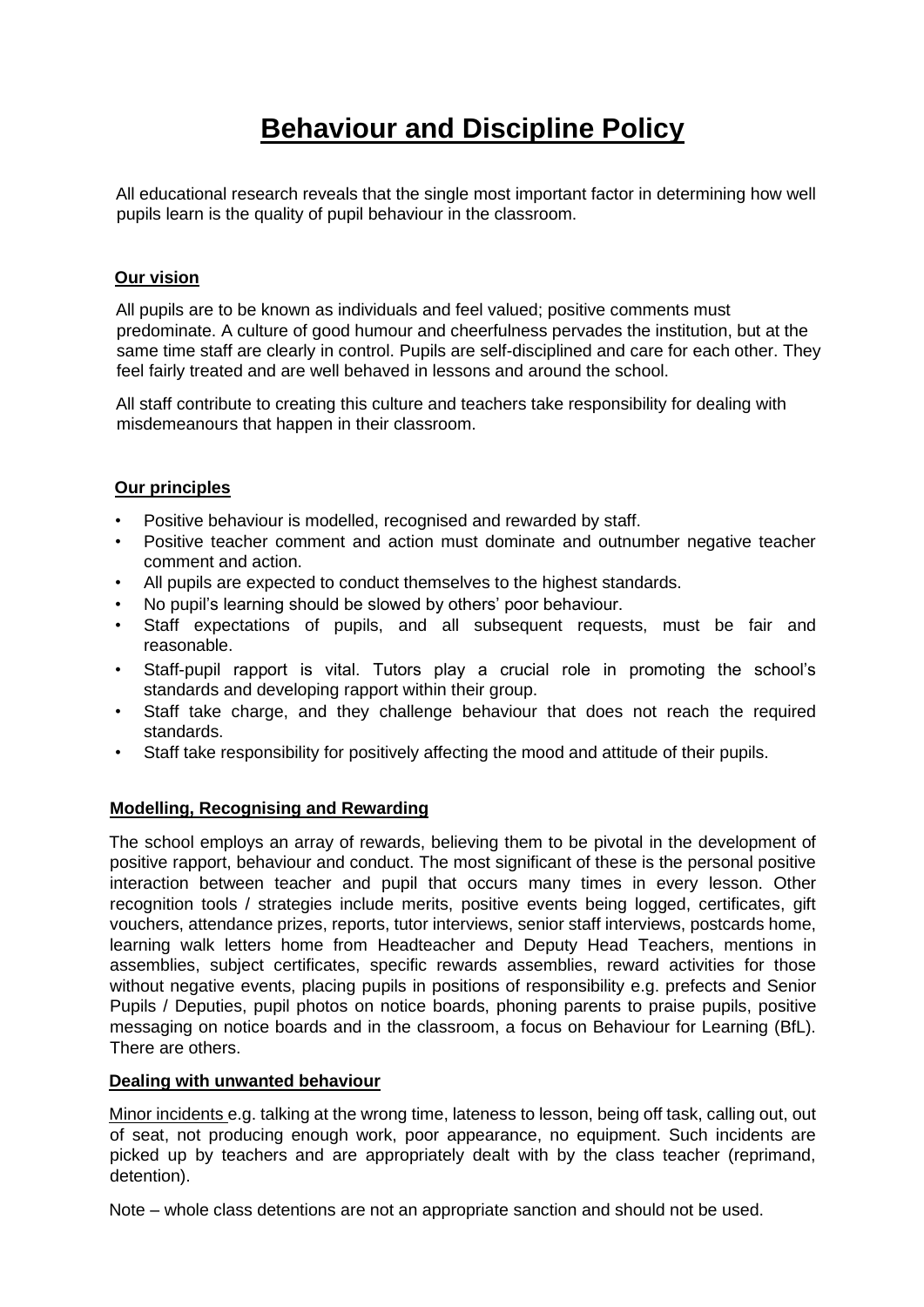To assist with this the school has introduced 'The Non-Negotiables' which are five minimum expectations all staff have of pupils in lessons and around the school. Pupils are regularly reminded about these by teachers, posters in each classroom and consistent sanctions applied for any pupil breaking these non-negotiable expectations:



Repeated minor incidents If such incidents become a pattern of behaviour, lessons may be disrupted and pupil progress slowed. Subsequently greater teacher intervention is required and the hierarchy of sanctions is explained, usually with support from HoD / pastoral leader. E.g. extended 1-1 discussion, detention, isolation, put on appropriate report, parents involved. HoDs liaise with pastoral leader to take charge of coordinated whole school approach when necessary.

# Covid-19

Any pupil not following instructions specifically designed to promote the personal safety of everyone in the school community will be subject to appropriate disciplinary measures.

Serious incidents e.g. violence, aggression, swearing at staff, theft, vandalism, suspected drug use, bullying. Such incidents require immediate attention from a senior member of staff, and will incur a serious sanction. Incidents listed will mostly result in fixed term exclusion  $(FEx)$ .

Note – RHSC does not have an 'exclusion room' where poorly behaved pupils are placed during lesson time.

#### **Peer on Peer abuse**

Reepham High School and College recognises that children are vulnerable to and capable of abusing their peers. We take such abuse as seriously as abuse perpetrated by an adult. This includes verbal as well as physical abuse. Peer on peer abuse will not be tolerated or passed off as part of "banter" or "growing up". We are committed to a whole school approach to ensure the prevention, early identification and appropriate management of peer on peer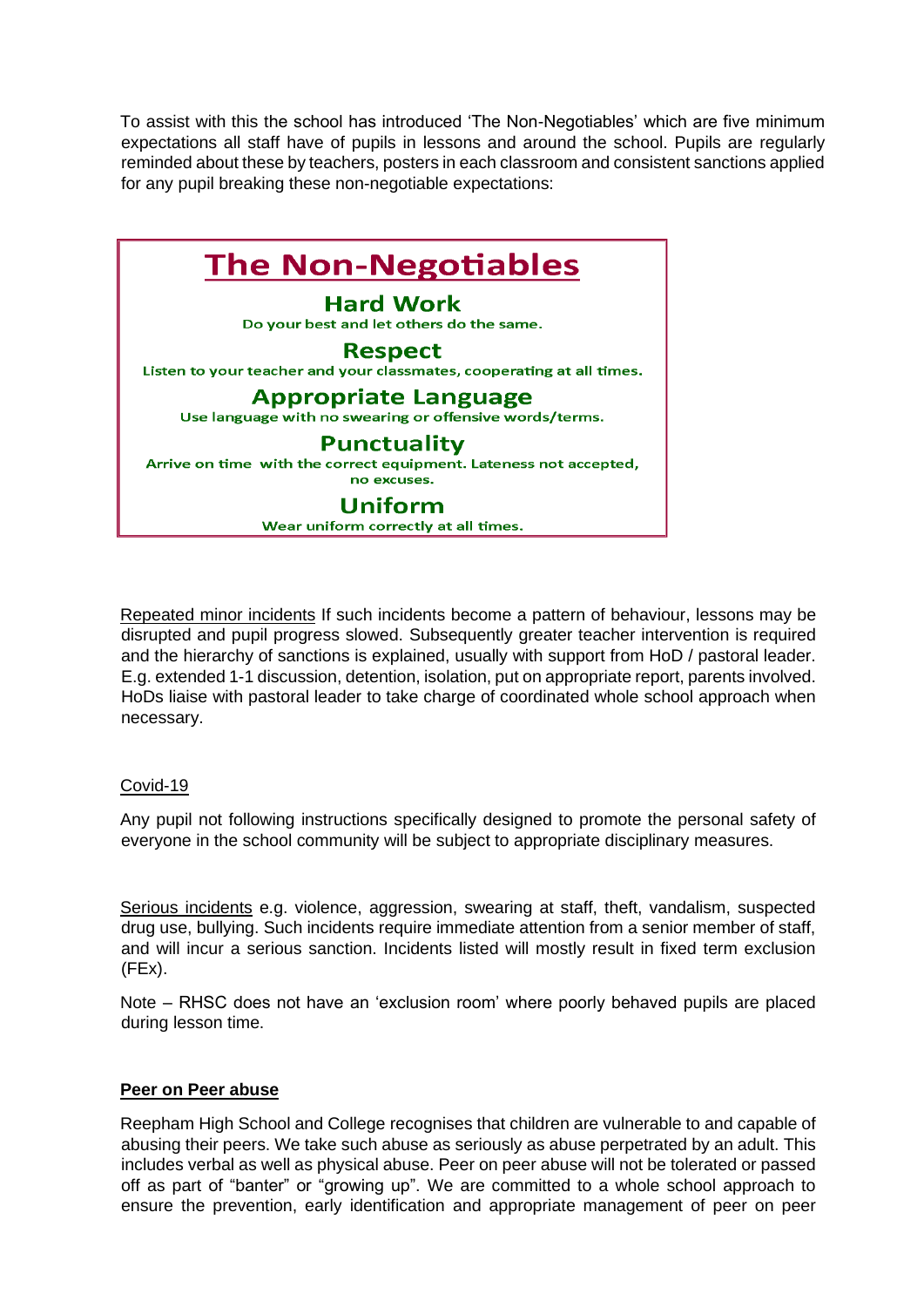abuse within our school and beyond. In cases where peer on peer abuse is identified we will follow our child protection procedures, taking a contextual approach to support all children and young people who have been affected by the situation. The school will respond promptly and appropriately to any sexual harassment complaints in line with the Child Protection and Safeguarding Policy; appropriate steps will be taken to stop the harassment and prevent any reoccurrence.

We recognise that peer on peer abuse can manifest itself in many ways such as:

- Child Sexual Exploitation
- Consensual or non-consensual sharing of nudes, semi-nudes, images and/or videos.
- Upskirting
- Bullying
- Radicalisation
- Abuse in intimate relationships
- Children who display sexually harmful behaviour
- Gang association and serious violence (County Lines)
- Technology can be used for bullying and other abusive behaviour

### **Tackling discrimination and harassment**

We do not tolerate any forms of discriminatory behaviour including direct or indirect discrimination, harassment or victimisation. Should an incident occur, we will act immediately to prevent any repetition of the incident and do all we can to support that person in overcoming any difficulties they may have. Incidents should be logged. Incidents could take the form of physical assault, verbal abuse, damage to a pupil's property or lack of cooperation in a lesson.

# **After school Detentions**

It is a school's legal right to issue after school detentions without having to give prior notice to parents. However, due to the rural location of our school this punishment is used as a last resort and the school will give at least 24 hours' notice. The school will work with the parent to agree a day which causes the least inconvenience, but will be within one week of the initial misdemeanour.

Repeated serious incidents will possibly result in a permanent exclusion (PEX), as will certain very serious isolated incidents. E.g. drug dealing, use of a weapon, assaulting staff.

(Note - We have averaged less then one Permanent Exclusion per year for fifteen years and these have been for repeated violence, repeated verbal and physical abuse of other pupils and possession of drugs considered not for personal use.)

#### Exclusion procedures

In cases of a pupil being excluded from school, the following procedure will be followed;